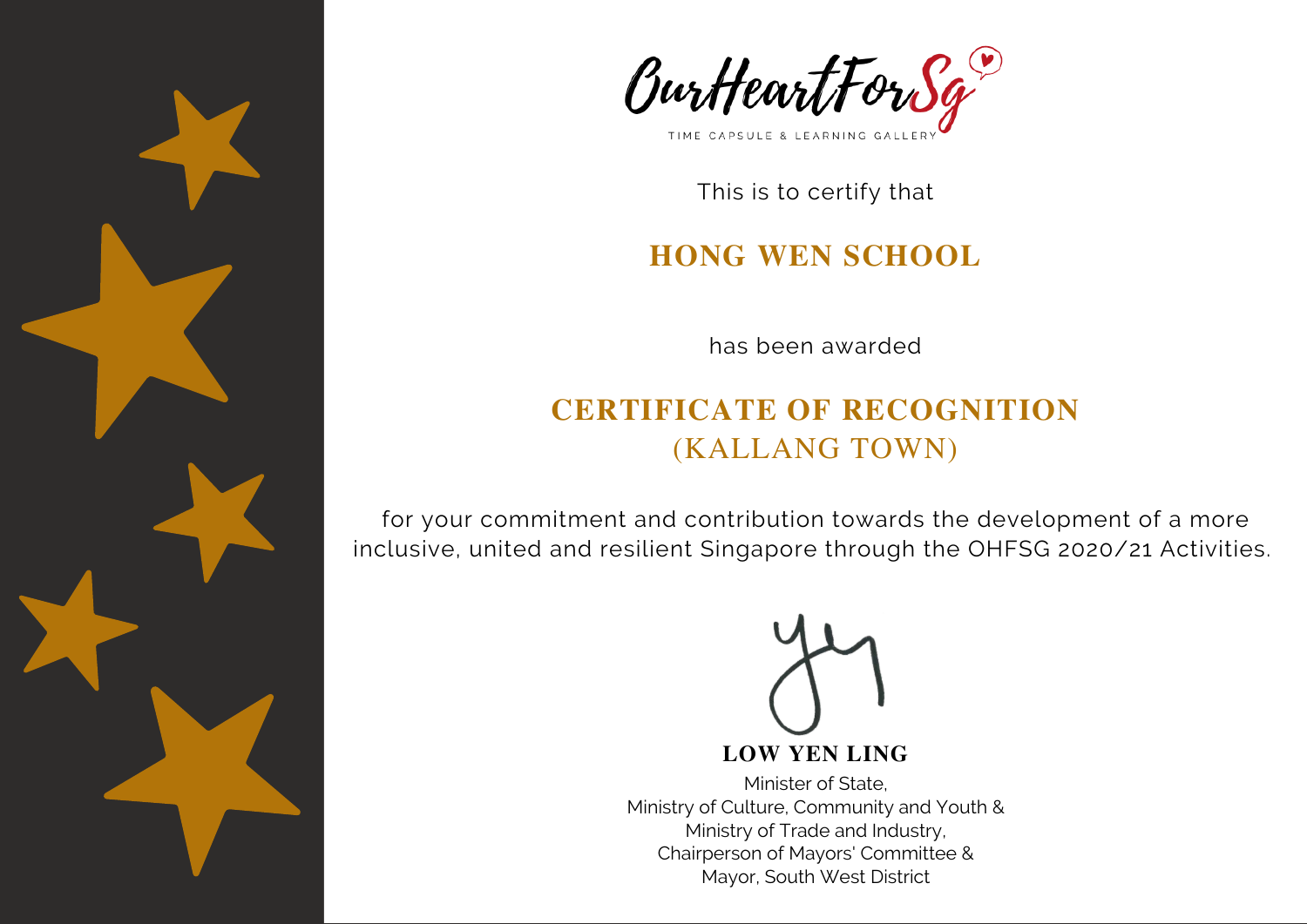



#### **HONG WEN SCHOOL**

has been awarded

# **CERTIFICATE OF APPRECIATION** (KALLANG TOWN)

for your commitment and contribution towards the development of a more inclusive, united and resilient Singapore through the OHFSG 2021/22 Activities.

**LOW YEN LING**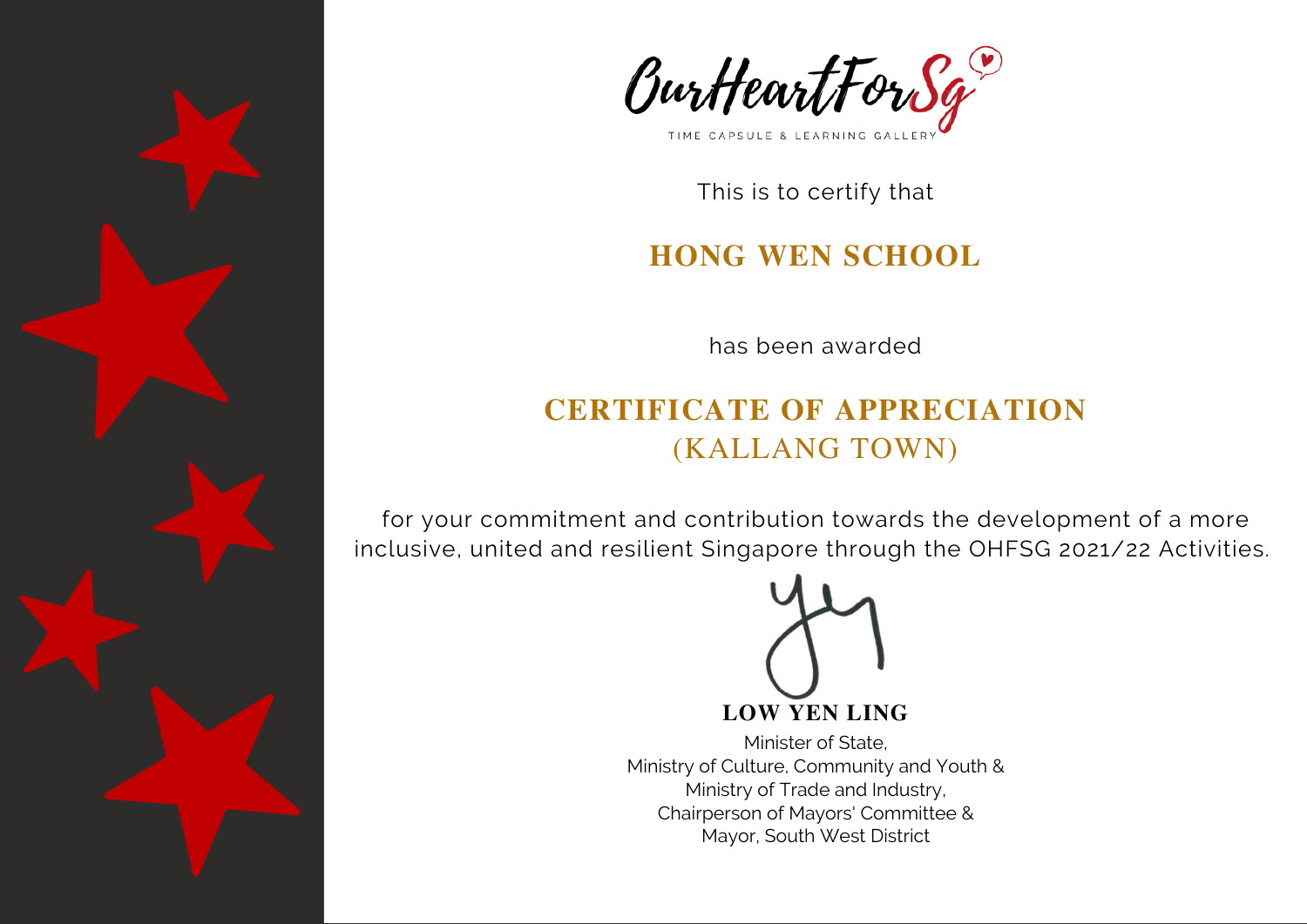



#### **JULIETTE EVE PHANG**

has achieved

# **CERTIFICATE OF MERIT**

in the **OHFSG 2020/21** Activities and Exhibition held at the National Museum of Singapore.

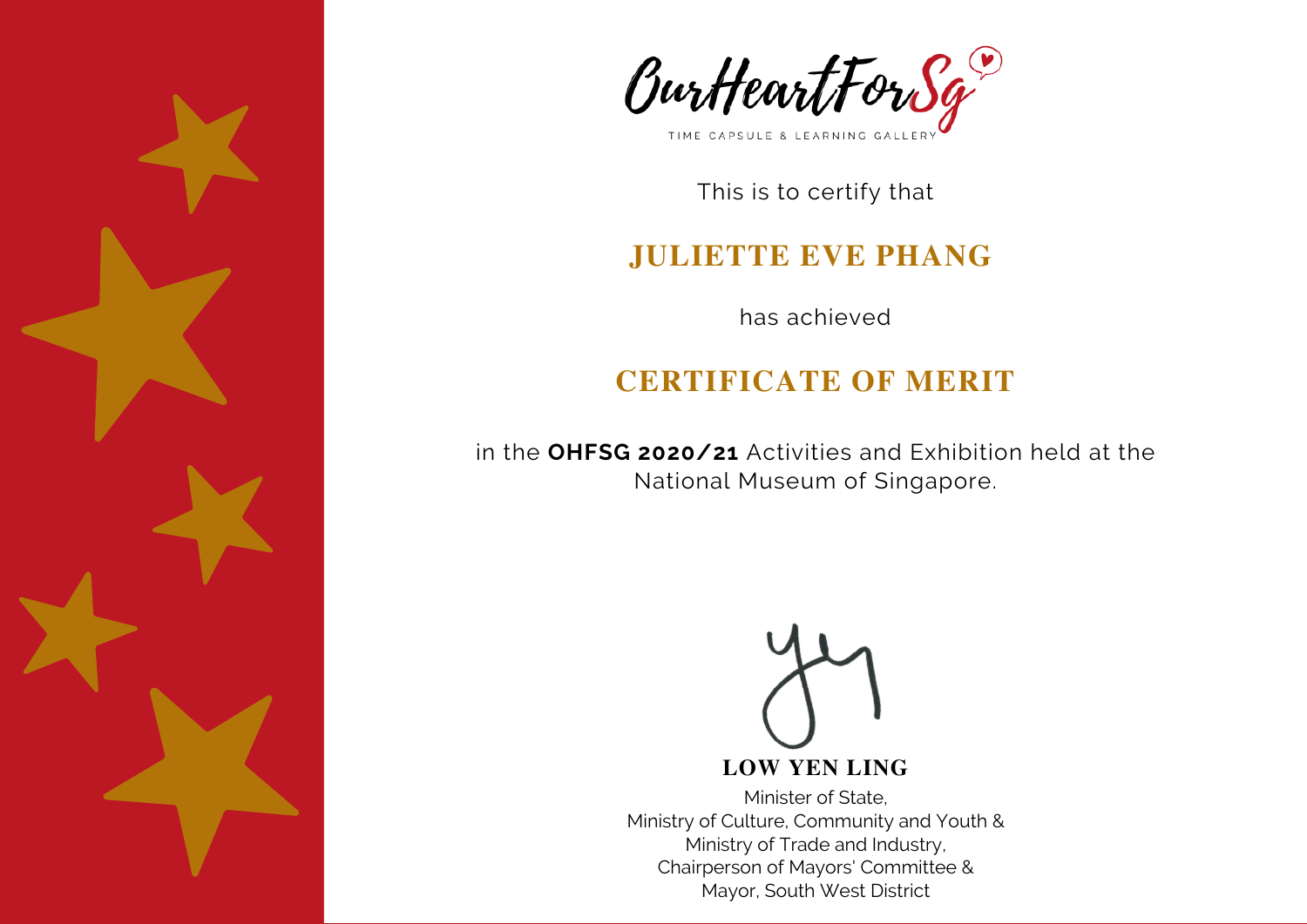



### **JAIVER TOH JUN XI**

has achieved

# **CERTIFICATE OF MERIT**

in the **OHFSG 2020/21** Activities and Exhibition held at the National Museum of Singapore.



#### **LOW YEN LING**